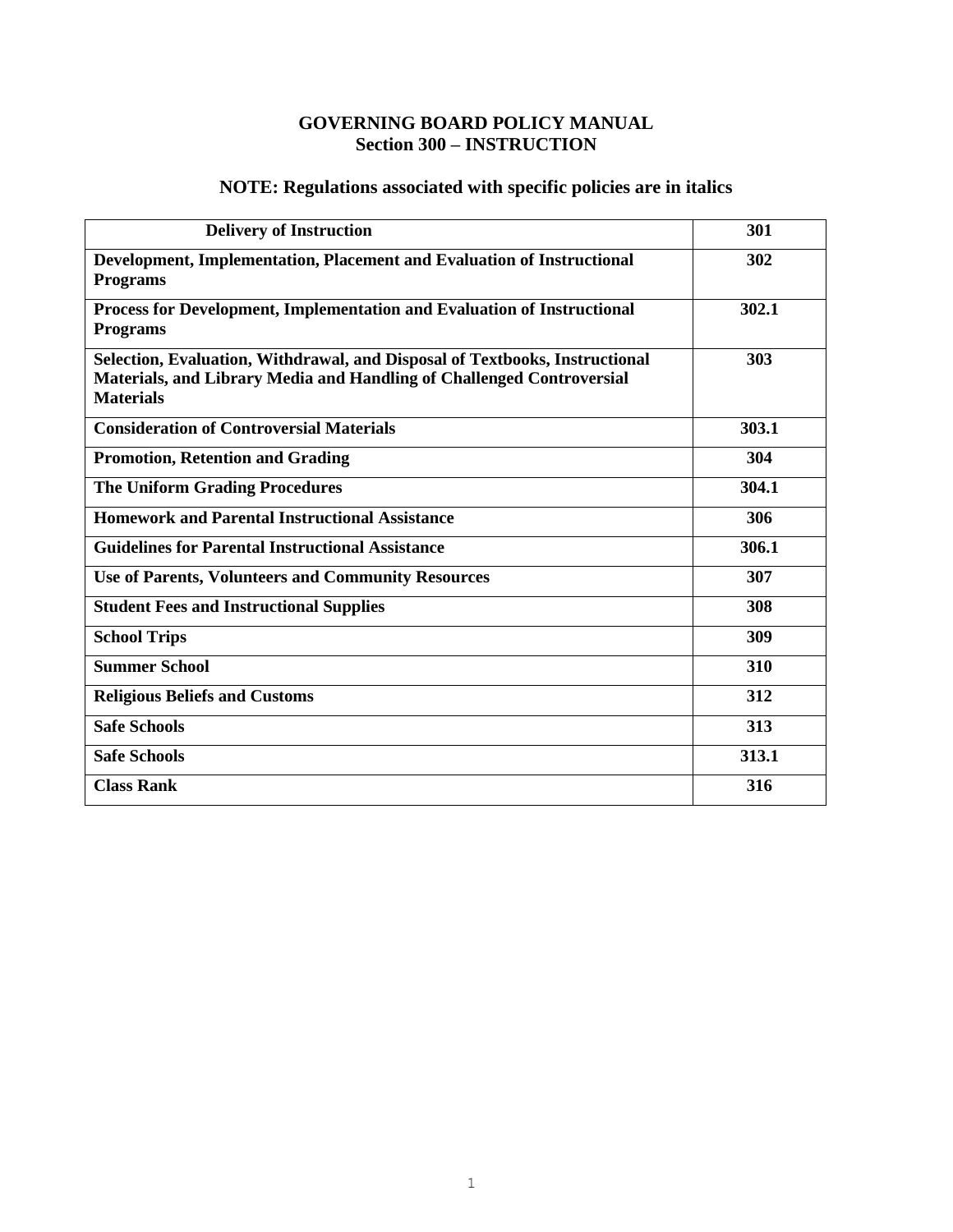## Delivery of Instruction

The following are established by the Governing Board as standards for the delivery of instruction:

- 1. Adherence to the goals and objectives for instruction as established by the Governing Board in the Six-Year Plan;
- 2. Use of instructional techniques and management practices based on well-founded school research;
- 3. The belief that all students can learn;
- 4. High expectations for student performance;
- 5. Participation of teachers, parents, and the community in instructional decision-making;
- 6. Responsibility of the Executive Director as instructional leader;
- 7. Provision of learning opportunities and a learning environment conducive to the success of each student; and
- 8. Emphasis on ongoing program evaluation and improvement.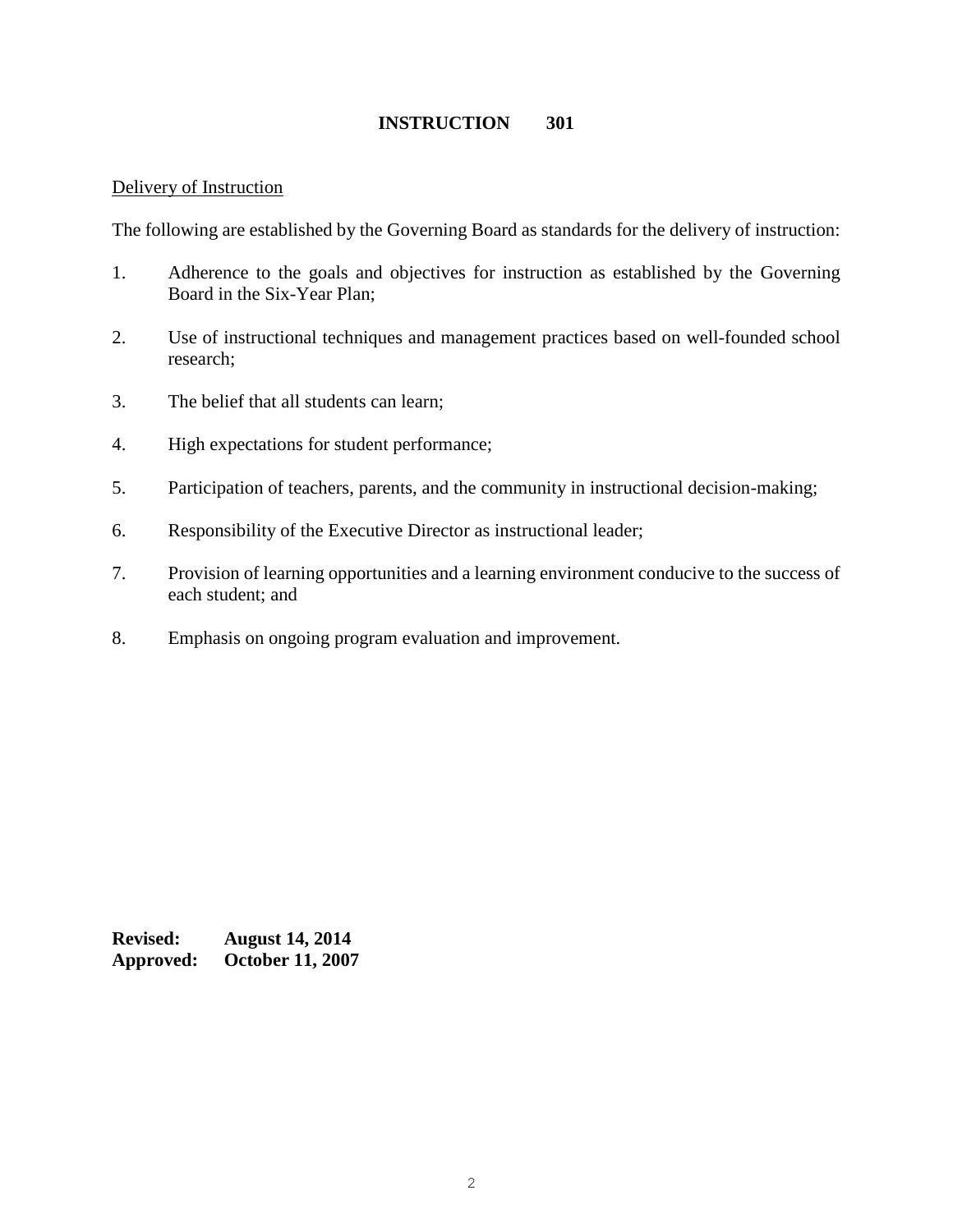Development, Placement*,* Implementation and Evaluation of Instructional Programs

Primary responsibility for the development, placement*,* implementation and evaluation of instructional programs shall rest with the Executive Director who will maintain a model for the development, implementation and evaluation of instructional programs.

In conjunction with the gifted coordinators from each member school division the Curriculum Leadership Council will consider appropriate activities to carry out this policy.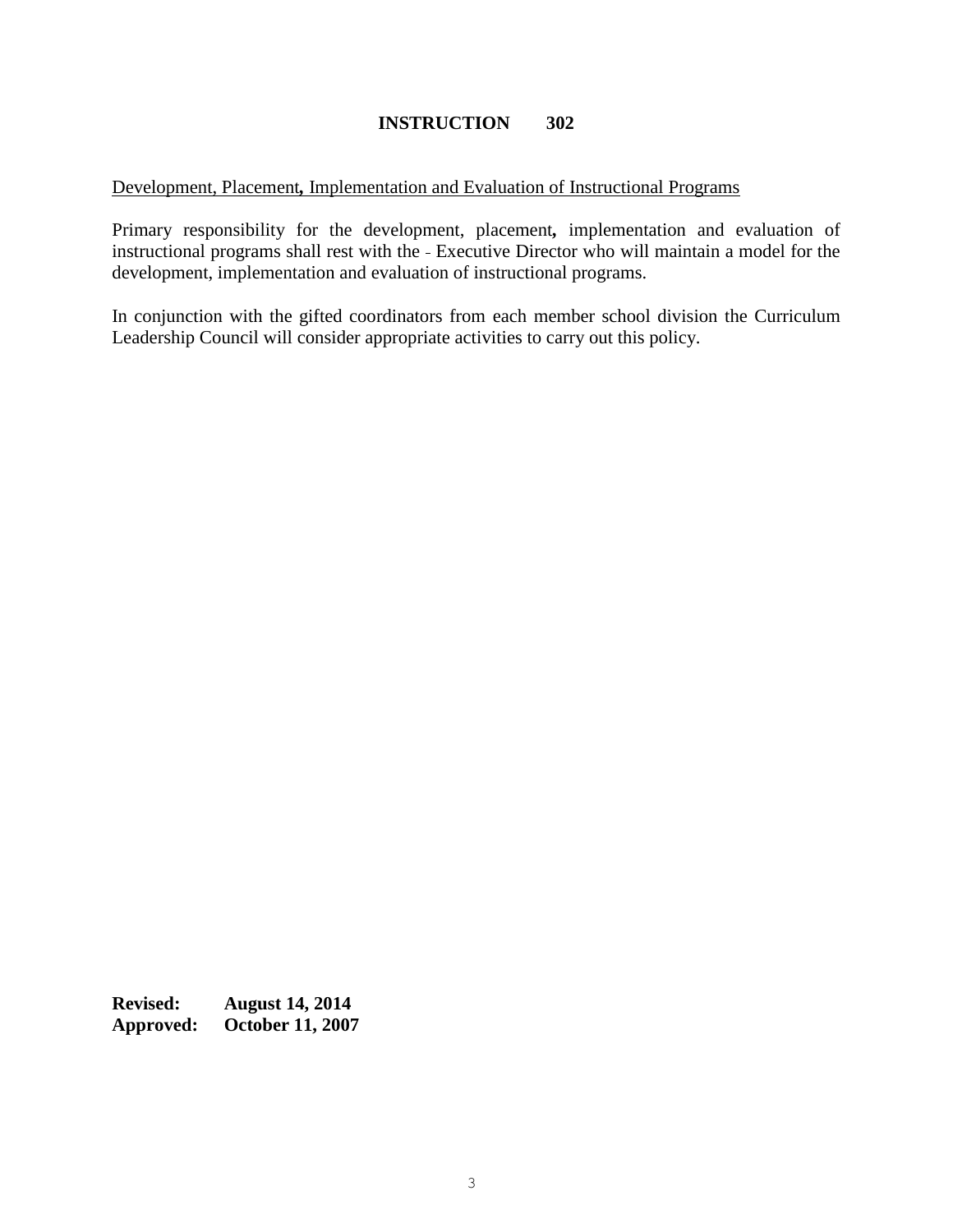## **Regulation 302.1**

## **INSTRUCTION**

## **PROCESS FOR THE DEVELOPMENT, PLACEMENT**, **IMPLEMENTATION AND EVALUATION OF INSTRUCTIONAL PROGRAMS**

#### I. PURPOSE

To establish a process for the development, implementation, and evaluation of instructional programs for the Appomattox Regional Governor's School.

#### II. BACKGROUND

Governing Board Policy #302 directs the Executive Director to "maintain a model for the development, implementation, and evaluation of instructional programs."

#### III. PROCEDURES

- A. Curriculum Leadership Council (CLC)
	- 1. A Curriculum Leadership Council will be established to advise on the development of programs of studies and their delivery by:
		- a. establishing a sequential review cycle for curricular development, requesting program reviews, and issuing reports on the effectiveness of the curriculum;
		- b reviewing recommendations from the subject area curriculum committees and recommending changes in the program of studies and delivery of the curriculum to the school;
		- c. disseminating information to the school's constituencies to enhance the understanding and delivery of the curriculum;
		- d. reviewing requests for exceptions to curricular policies from other School constituencies;
		- e. participating in the development and annual review of Six-Year Instructional Plan.
	- 2. The membership of the CLC will consist of representatives from all curricular departments and support areas appointed by the Executive Director.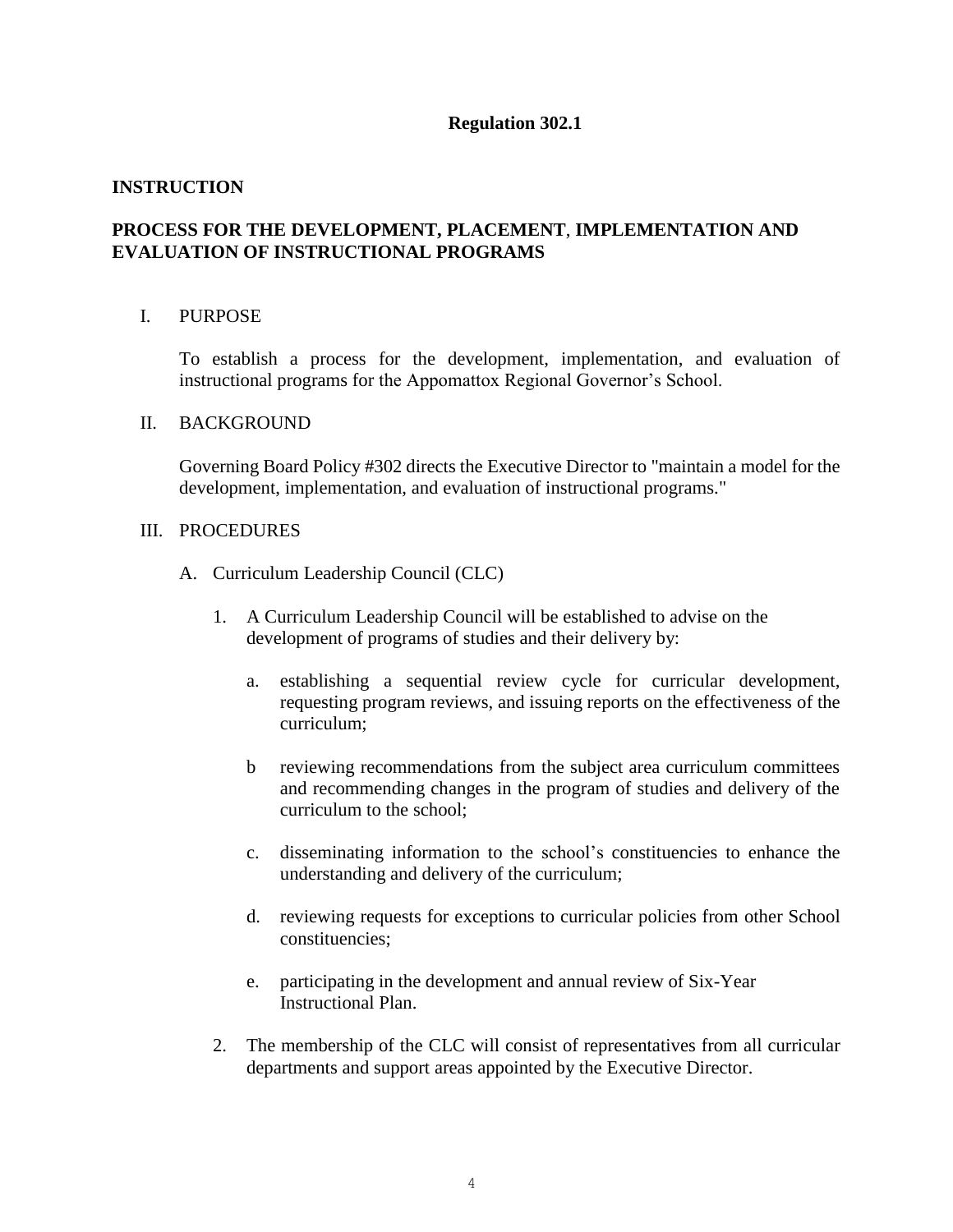- 3. The chairperson of the CLC will be selected by the membership.
- 4. The teacher representatives shall be selected by the Executive Director.
- 5. The term of office for the CLC members shall be two (2) years for all members.
- 6. The CLC shall meet a minimum of four (4) times annually.
- B. Curriculum Committees
	- 1. Subject area curriculum committees will be established as standing committees of the Curriculum Leadership Council. The role of the curriculum committees is to make recommendations for the improvement of their curricular area and identify priorities for resource allocation by:
		- a. reviewing curricular guides, based on learning objectives, upon which improvements will be based;
		- b. facilitating the textbook adoption process;
		- c. reviewing and recommending staff development activities to enhance the delivery of the curriculum;
		- d. conducting program reviews to determine the effectiveness of the curriculum;
		- e. compiling and disseminating an annual report which reviews performance on key indicators, program enhancements, and resource allocations;
		- f. participating in the annual review of the Six-Year Instructional Plan.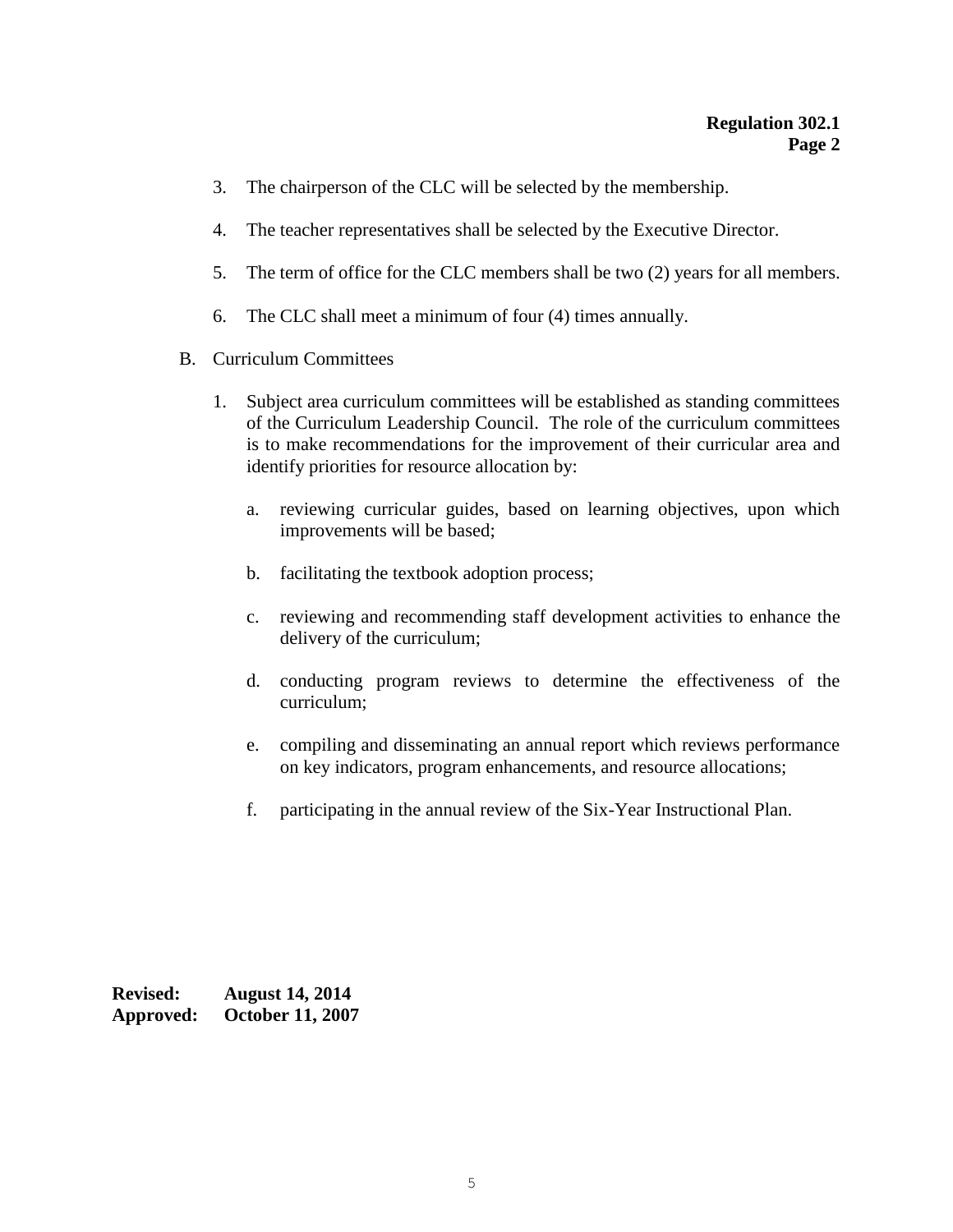Selection, Evaluation, Withdrawal and Disposal of Textbooks, Instructional Materials and Library Media and Handling of Challenged Controversial Materials

Primary responsibility for the selection, evaluation, withdrawal and disposal of textbooks, instructional materials and library media belongs to the Executive Director who is accountable for the development of procedures in that regard.

Clear procedures for handling challenged controversial materials have been developed with the approval of the Governing Board and are to be implemented by the Executive Director*.* See Regulation 303.1.

**Revised: August 14, 2014 Approved: October 11, 2007**

Legal Ref.: Code of Virginia, § 22.1-253.13:7.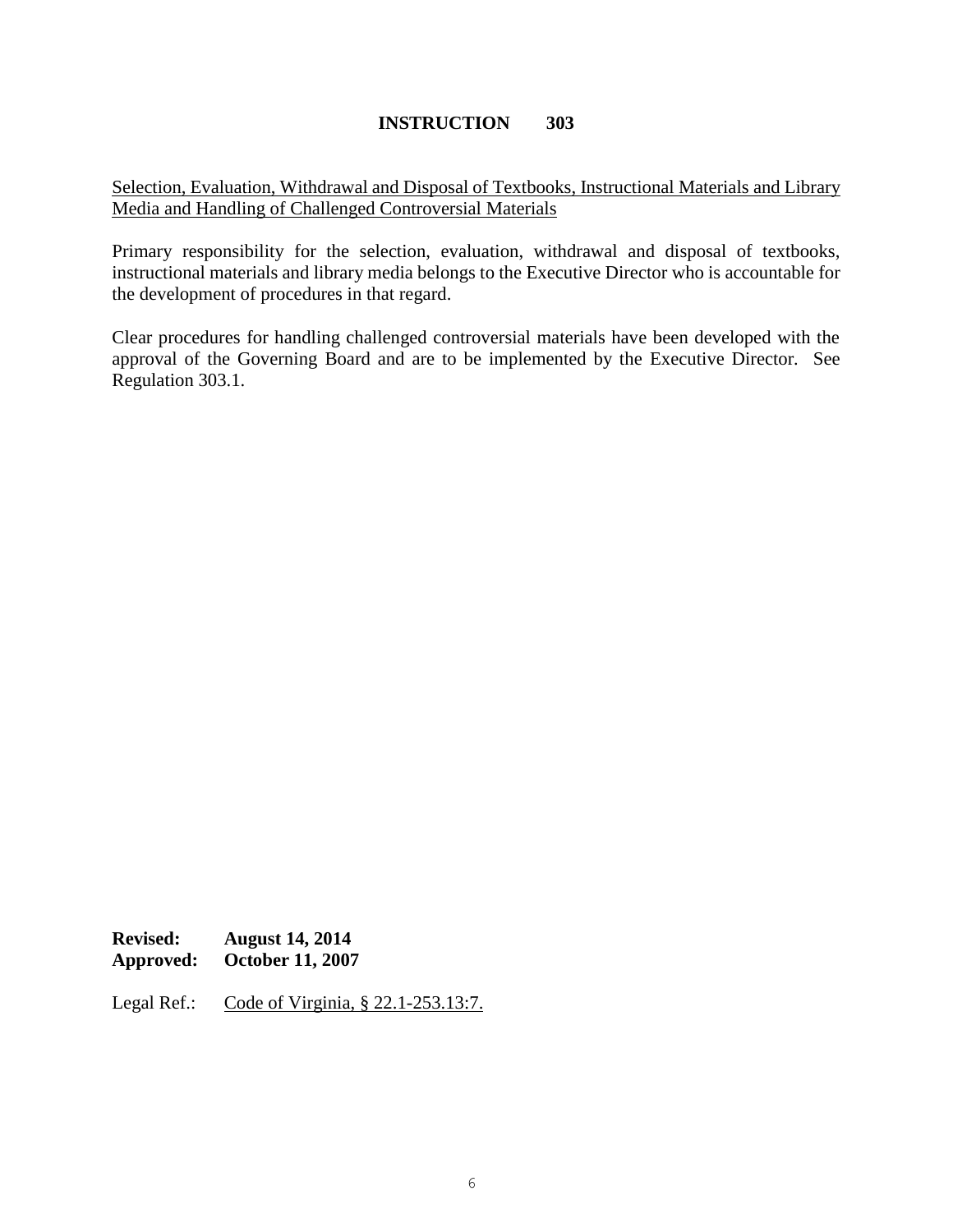## **Regulation 303.1**

## **INSTRUCTION**

## **CONSIDERATION OF CONTROVERSIAL MATERIALS**

I. PURPOSE

To establish a procedure for reviewing challenges of instructional materials.

#### II. PROCEDURES

A. Right to Challenge Instructional Materials

Instructional materials, whether basal, supplemental, or library materials, may be challenged by any parent of a child in ARGS. Challenged materials will continue to be used until the challenge has been resolved or the appeals process has been completed.

B. Levels of Responsibility

There are three levels of responsibility for review of instructional materials:

- 1. Level One: Conference with Executive Director
- 2. Level Two: Local School Review Committee
- 3. Level Three: ARGS Governing Board Review Committee
- C. Level One Conference with Executive Director
	- 1. If a parent is concerned about a material, a conference shall be held with the Executive Director and the teacher or librarian who shall discuss the use of the material.
	- 2. If the complainant requests the material be withdrawn from use with his or her child, the Executive Director may honor the request if he or she decides that the substitution of other instructional material is appropriate. The material shall not be withdrawn from use with other students at this time.
	- 3. If the parent desires action concerning materials on the list of approved instructional materials or material in the library media center, the Executive Director shall provide him with the "Material/Media Consideration Form" (see attached). The form is due seven school days after the Executive Director's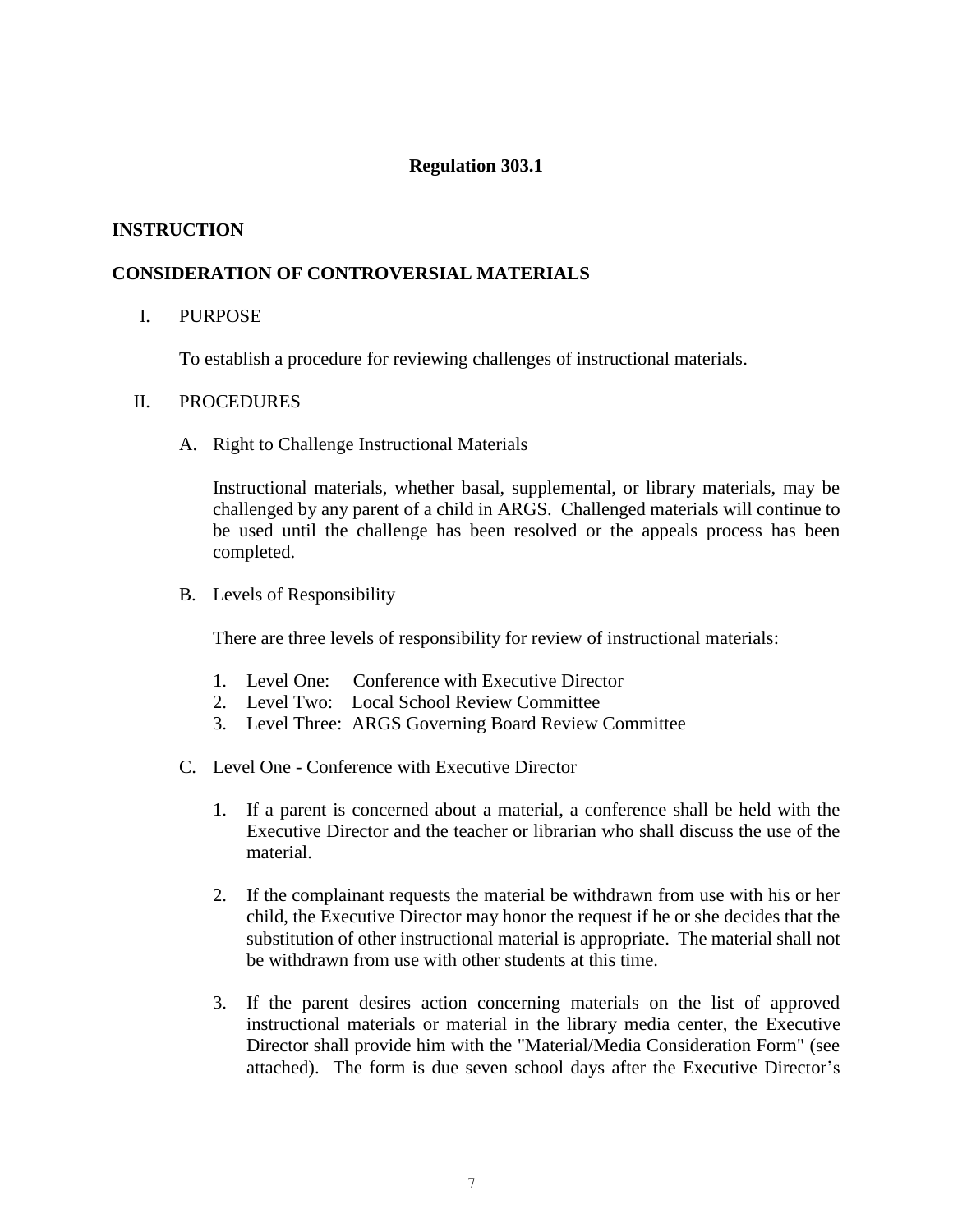conference. The Executive Director will also notify involved school instructional personnel that the material is under consideration.

- D. Level Two Local School Review Committee
	- 1. Upon receipt of the completed "Material/Media Consideration Form," the Executive Director shall establish a review committee to include at least one administrator, two teachers (one of whom is the teacher using the curriculum material), a librarian, two community members, and a student.
	- 2. The Review Committee shall:
		- a. Review completed "Material/Media Consideration Form."
		- b. Study the material in question and utilize appropriate authoritative/review sources.
		- c. Provide the parent an opportunity to appear before the committee to present views.
		- d. Write recommendations concerning the continued use/non-use of the material.
		- e. Inform involved instructional personnel of the recommendations.
		- f. Have the Executive Director write a letter of response to the parent reflecting the committee's recommendations.
		- g. Maintain a file of committee deliberations, recommendations, and correspondence in the school office.
		- h. Have the Executive Director forward the letter of response, the "Material/Media Consideration Form," and the committee's recommendations to the Chairperson of the Steering Committee and Chairperson of the Governing Board.
	- 3. Appeal Procedure

If the parent is not satisfied with the decision of the review committee, he/she may appeal the decision to the Chairperson of the Steering Committee.

The Executive Director shall inform the the Chairperson of the Steering Committee that a request for consideration of instructional materials has been reviewed by the School Review Committee and the decision of the committee has been appealed to the next level.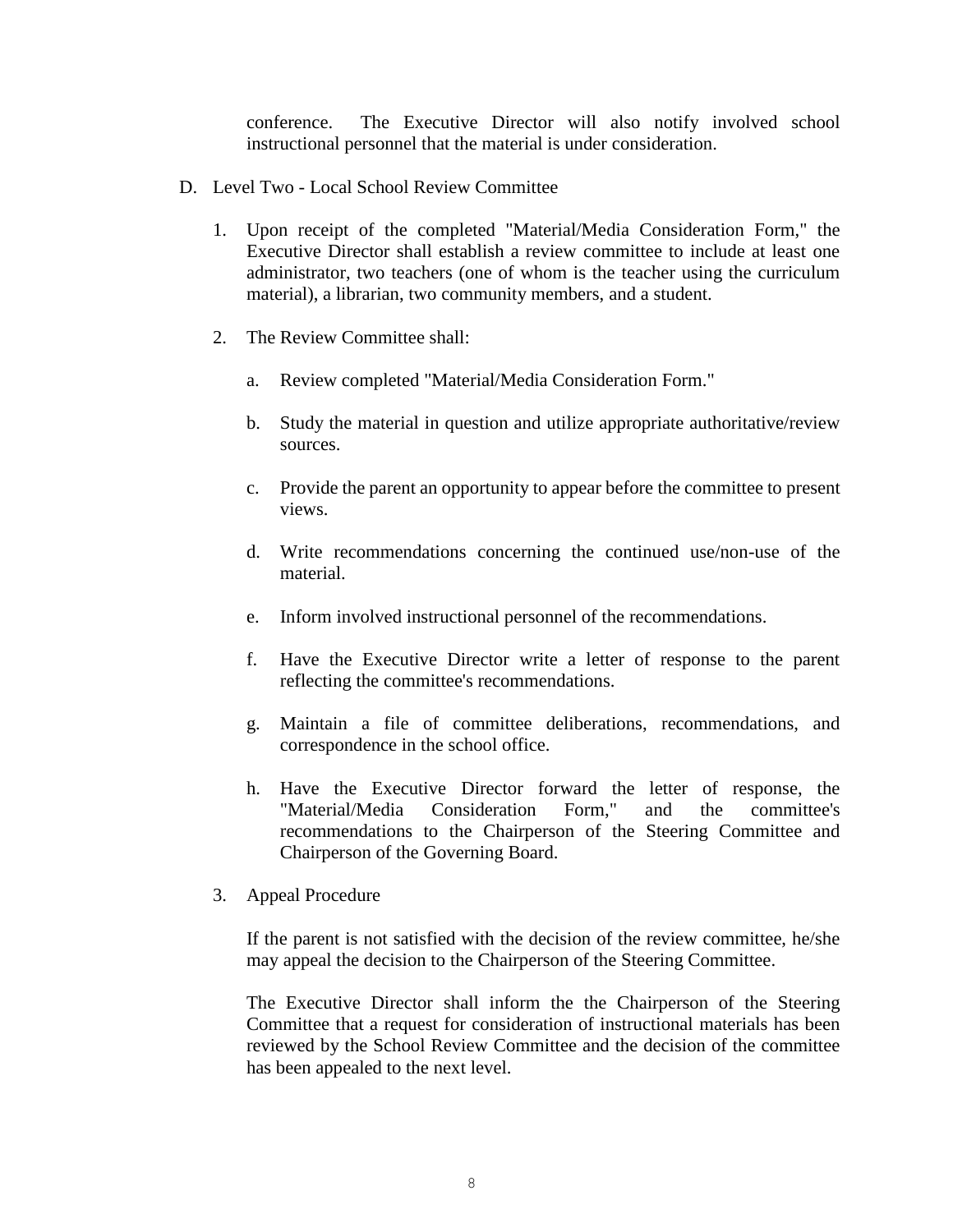- 4. The Steering Committee Chairperson shall:
	- a. Study the written recommendations from the school committee and examine all materials leading to the decision.
	- b. Invite the appropriate instructional staff members to appear to discuss the material.
	- c. Read reviews if available and consult authoritative lists concerning the material.
	- d. Invite the parent to appear to explain his concerns. If the parent does not accept the opportunity, the Steering Committee Chairperson will discontinue his review, and the school committee's decision will stand.
	- e. Prepare a report of recommendations and forward the report to the Executive Director**.**
- 5. The Executive Director shall prepare a letter of response to the parent and forward copies of the letter and of the Steering Committee's Chairperson's report to the Chairperson of the Governing Board.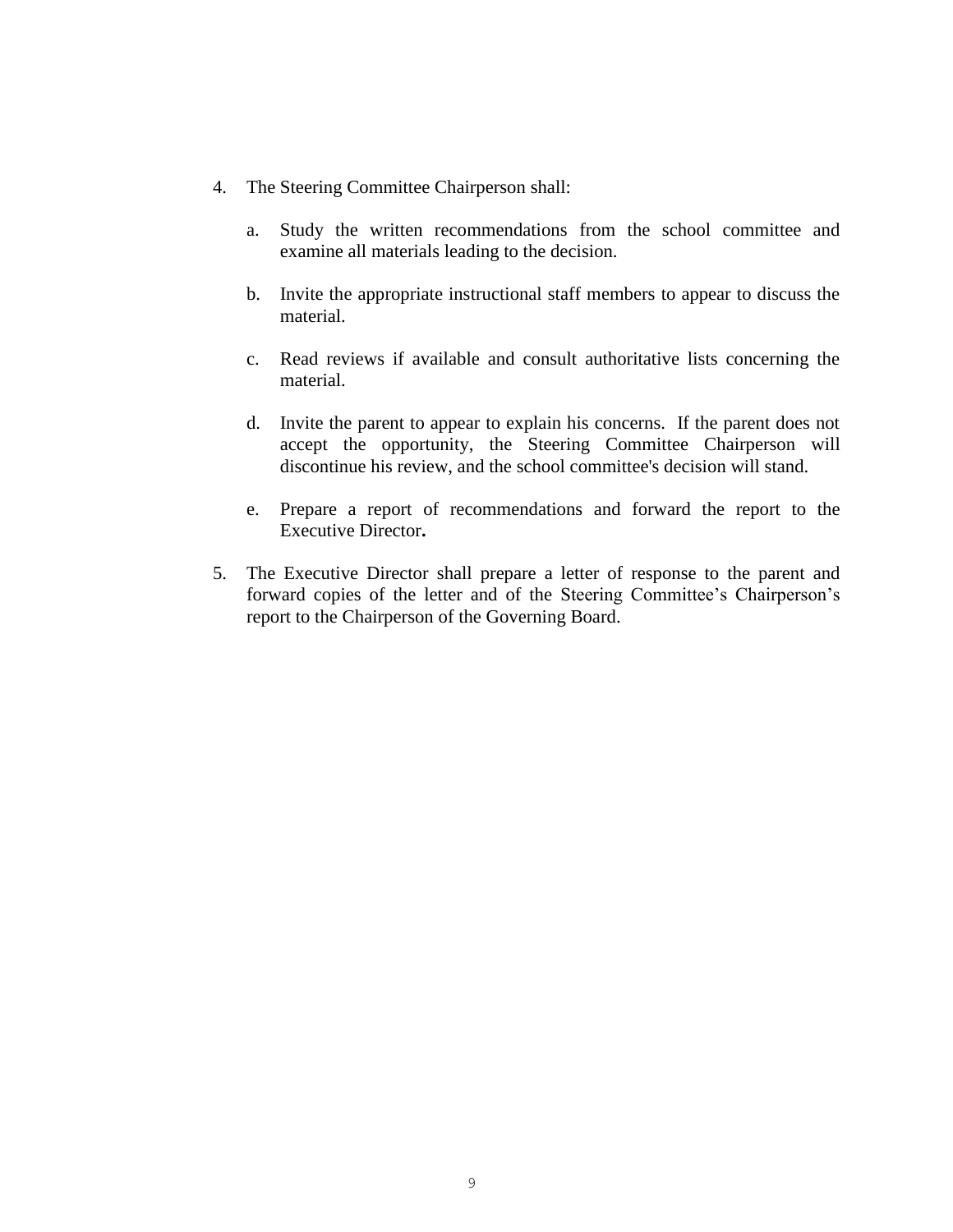## **ARGS MATERIAL/MEDIA CONSIDERATION FORM**

|    |                                                                    |  |                                                     | $Copyright: \_\_$                                                                            |          |
|----|--------------------------------------------------------------------|--|-----------------------------------------------------|----------------------------------------------------------------------------------------------|----------|
|    |                                                                    |  |                                                     | Book ________ Film ________ Software ________ Recording ________ Video ________ Other ______ |          |
|    |                                                                    |  |                                                     |                                                                                              |          |
|    |                                                                    |  |                                                     |                                                                                              |          |
|    |                                                                    |  |                                                     |                                                                                              | Zip Code |
| 1. |                                                                    |  | Did you read or view this entire work?              |                                                                                              |          |
|    |                                                                    |  |                                                     | If not, what sections? (Cite page numbers or other specifics)                                |          |
|    |                                                                    |  |                                                     | ,我们也不会有一个人的人,我们也不会有一个人的人,我们也不会有一个人的人。""我们,我们也不会有一个人的人,我们也不会有一个人的人,我们也不会有一个人的人,我们             |          |
| 2. |                                                                    |  | What do you believe is the purpose of the material? |                                                                                              |          |
|    |                                                                    |  |                                                     |                                                                                              |          |
|    |                                                                    |  |                                                     |                                                                                              |          |
|    |                                                                    |  |                                                     |                                                                                              |          |
|    |                                                                    |  |                                                     |                                                                                              |          |
| 3. | What is your reason for requesting consideration of this material? |  |                                                     |                                                                                              |          |
|    |                                                                    |  |                                                     |                                                                                              |          |
|    |                                                                    |  |                                                     |                                                                                              |          |
|    |                                                                    |  |                                                     |                                                                                              |          |
|    |                                                                    |  |                                                     |                                                                                              |          |
|    |                                                                    |  |                                                     |                                                                                              | Date:    |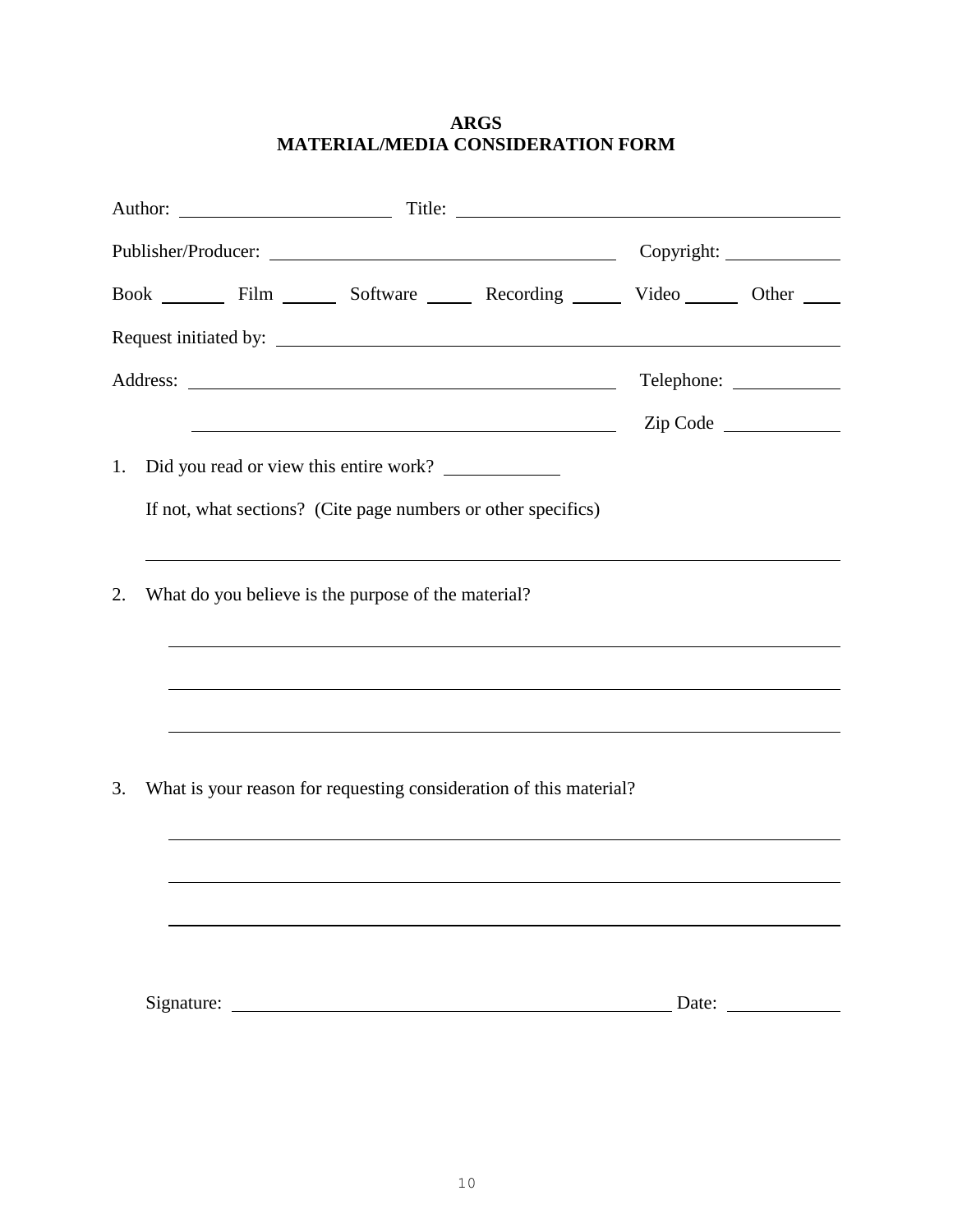#### Promotion, Retention and Grading

The Executive Director, with the concurrence of the Governing Board, shall be responsible for developing uniform administrative grading procedures for reporting student progress. The primary responsibility for the decision regarding promotion, retention, or grading of students is vested in the teacher. The final authority for promotion, retention, or grading, however, rests with the Executive Director. The Uniform Grading Procedures are set forth in Regulation 304.1.

#### Special Education Students:

- 1. When a student is taught academics (math, English, science, social studies, etc.) by a special educator, the regular and special education teachers must collaborate jointly to determine recommendations for credit.
- 2. Individual home based schools shall establish procedures to inform all teachers/support personnel of IEP/504 modifications and/or accommodations related to their students and shall adhere to the legal responsibilities for implementing the modifications and accommodations.
- 3. A scholastic record card is maintained for all secondary students including special education students.
- 4. The homebound teacher shall meet with the regular/special education teacher at least once each grading period to collaborate regarding content and appropriate materials and to enable students to stay current with class expectations.
- 5. The student's regular/special education teacher, with input from the homebound teacher, shall be responsible for issuing grades.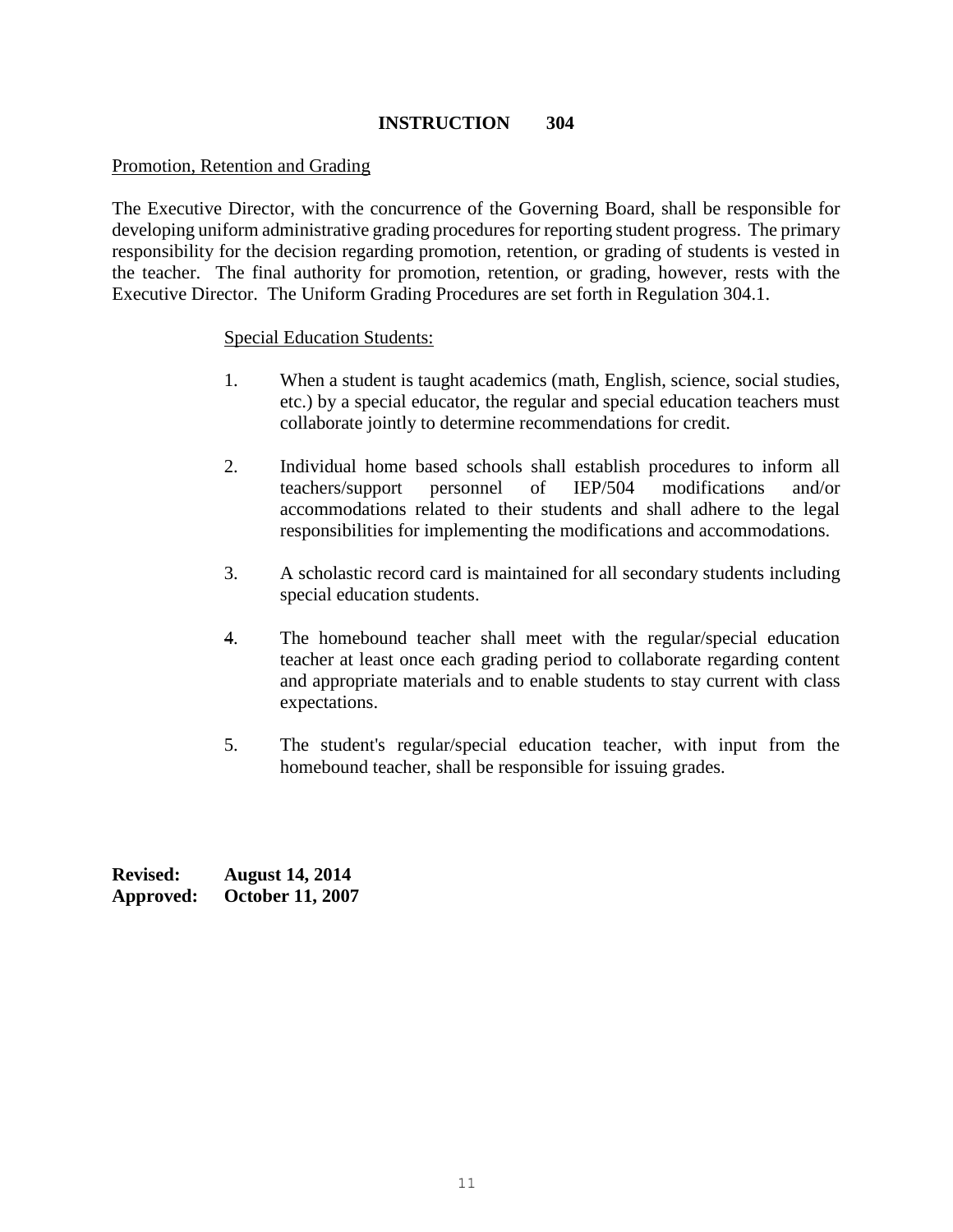# **APPOMATTOX REGIONAL GOVERNOR'S SCHOOL for the ARTS AND TECHNOLOGY**

# **10-Point Grading Scale**

| Grade         | Range      | <b>Regular</b> | <b>Weighted (CC&amp;AP)</b> |
|---------------|------------|----------------|-----------------------------|
| $A+$          | $97 - 100$ | $A+ = 4.5$     | $A+=5.0$                    |
| $\mathbf{A}$  | $90 - 96$  | $A = 4$        | $A = 4.5$                   |
| $B+$          | $86 - 89$  | $B+ = 3.5$     | $B+ = 4$                    |
| B             | $80 - 85$  | $B = 3$        | $B = 3.5$                   |
| $C+$          | $76 - 79$  | $C_{+} = 2.5$  | $C_{+} = 3$                 |
| $\mathcal{C}$ | $70 - 75$  | $C = 2$        | $C = 2.5$                   |
| $D+$          | $66 - 69$  | $D+ = 1.5$     | $D+ = 2$                    |
| D             | $60 - 65$  | $D=1$          | $D = 1.5$                   |
| $\mathbf{F}$  | 59 - Below | $F = 0$        | $F = 0$                     |

\*Courses that are Dual Enrollment and Advanced Placement will receive additional weight of 0.5. Honors courses are not weighted, since they are preparation for the Dual Enrollment and Advanced Placement courses.

\*\*Effective with the 2017-2018 School Year, ARGS transitioned from a 7-point grading scale to a 10-point grading scale. Grades earned on the 7-point grading scale were not retroactively adjusted to the 10-point grading scale.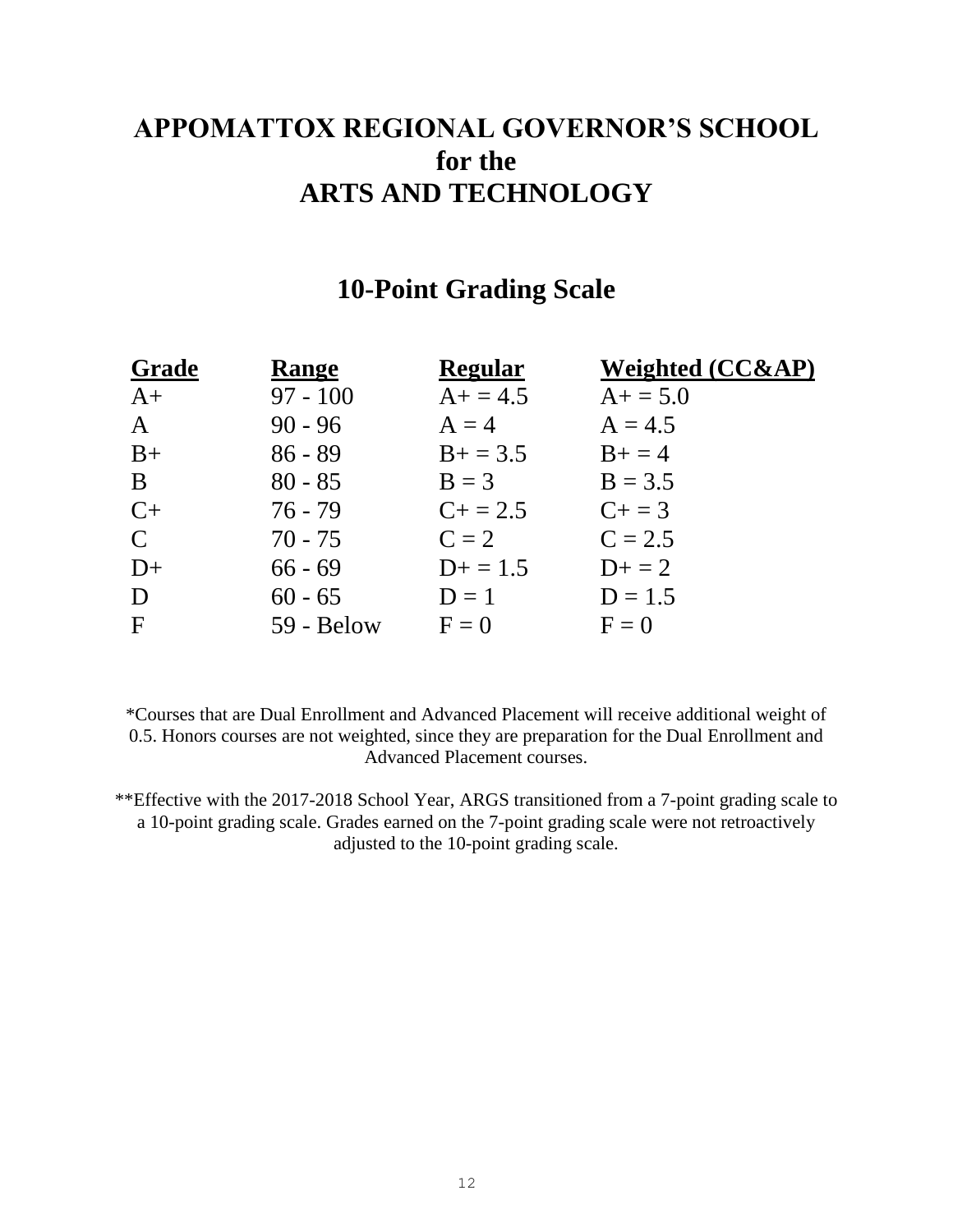#### **Homework and Parental Instructional Assistance**

Homework is a fundamental part of the learning process as an extension of classroom instruction. It serves to strengthen skills, increase retention, improve the understanding of ideas, and expand opportunities for learning. In addition, homework contributes to the development of organizational and study skills, self-discipline and a sense of responsibility. For these reasons, ARGS emphasizes the importance of meaningful homework assignments carefully carried out by the student. Accordingly, the Executive Director will maintain and distribute to students, parents*,* and the school staff each year guidelines which define the responsibilities appropriate for each group in maximizing the positive effects of homework.

Guidelines to encourage parents to provide instructional assistance to their children in the home are found in Regulation 306.1.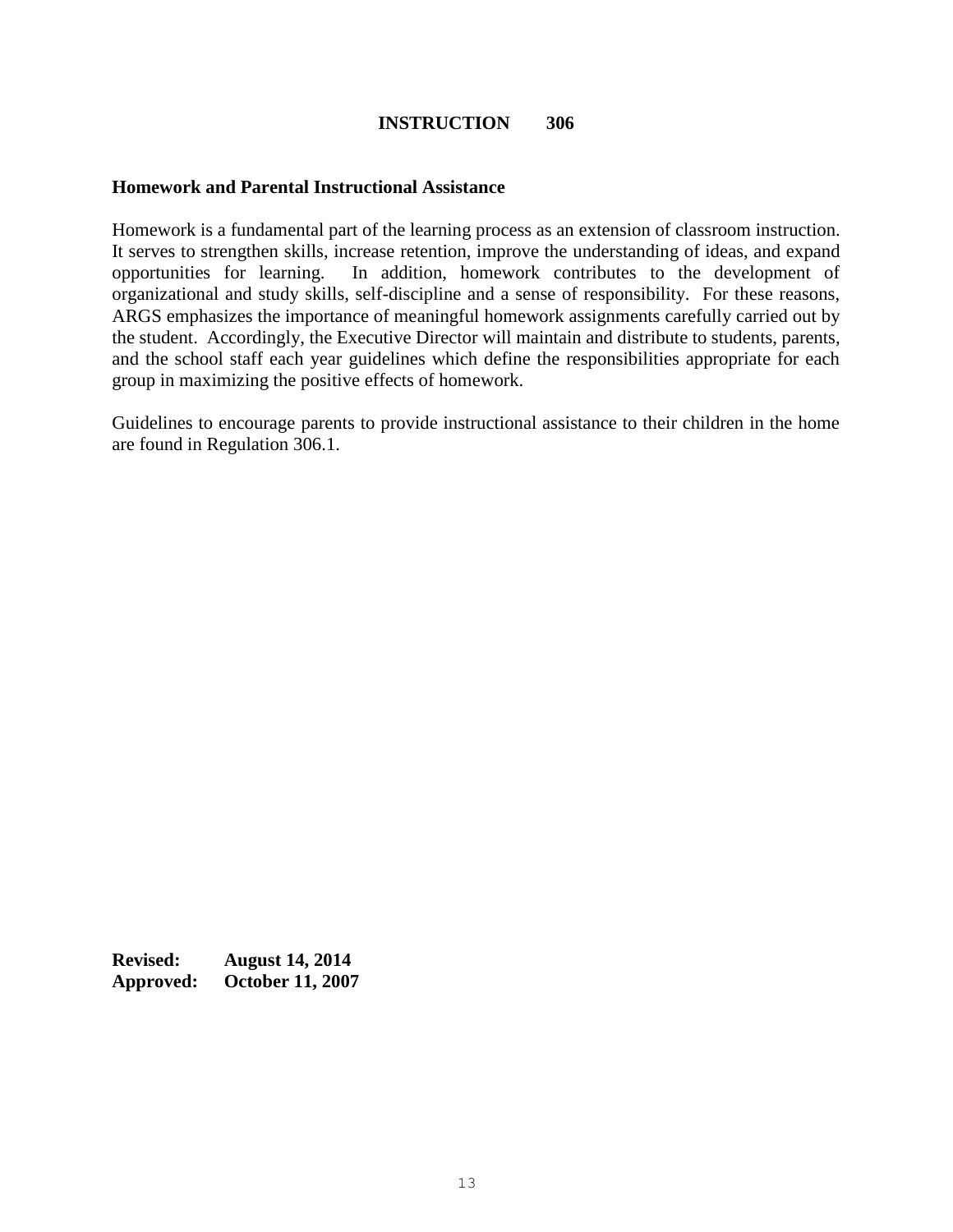#### Guidelines for Parental Instructional Assistance

Parents should provide a good learning environment in the home.

- A. Ensure adequate study time.
- B. Provide an atmosphere free from disruptions.
- C. Supply necessary reference materials, such as dictionary, encyclopedias, atlas and other materials.

Parents should encourage the student to keep a list of assignments in a notebook.

Parents should not do the homework assignment. The work is intended to benefit the student.

Parents should encourage and support students in accomplishing homework.

Parents should show a positive interest in homework and in school. If problems arise, students should be encouraged to ask questions or parent should call the teacher at school. Parents should refrain from complaining to the student to avoid creating a negative attitude about the work, teachers*,* and school.

Parents should be aware of signs that indicate study problems. For example, unclear writing, frustration with tasks, procrastination*,* and weak organizational skills. Help can be given by teachers in these areas.

Parents should help students set appropriate priorities and learn to handle their time requirements between school work and extracurricular activities.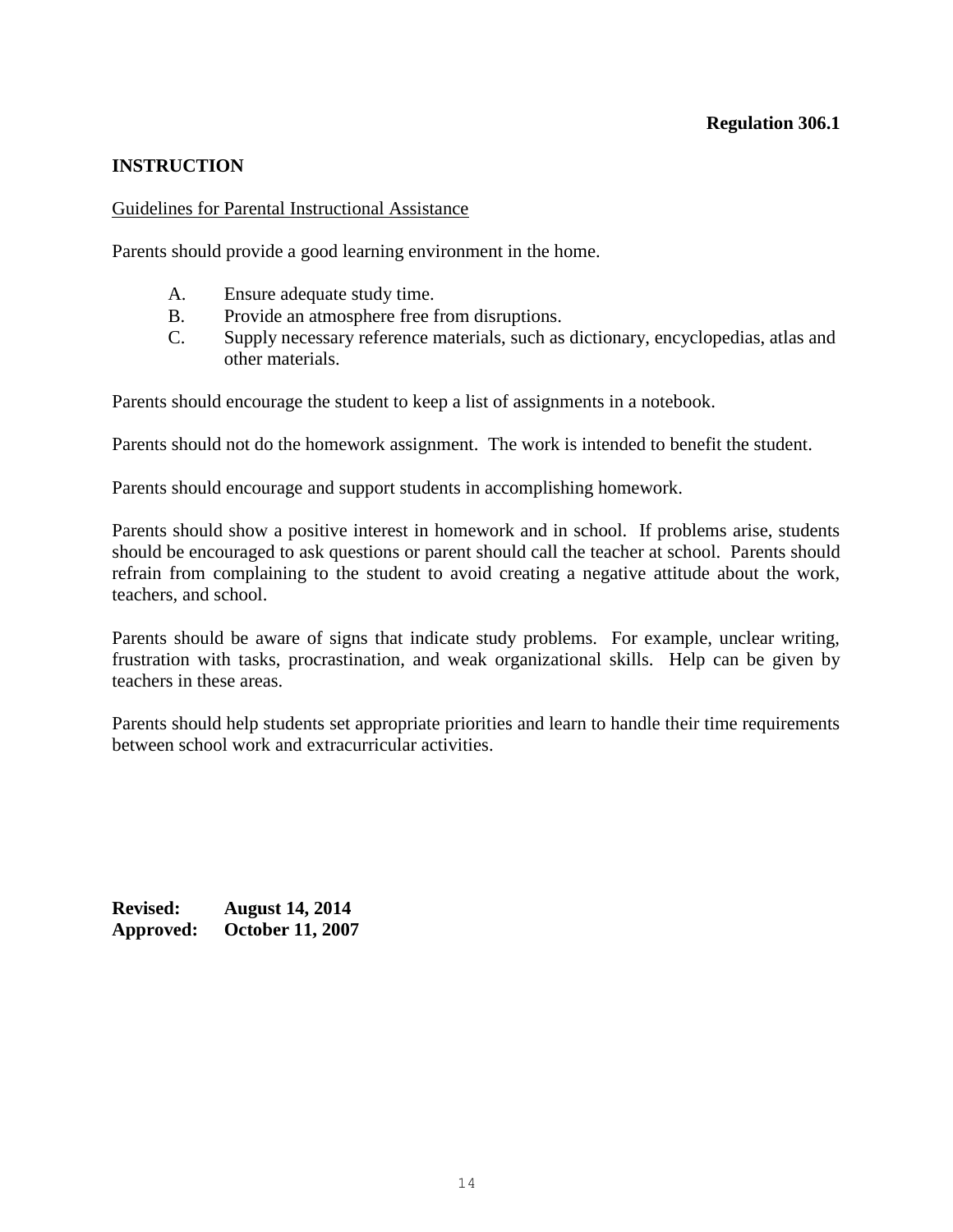## Use of Parents, Volunteers, and Community Resources

ARGS supports and encourages the active participation of parents and members of the community in providing and extending educational opportunities for students. The involvement of parents, volunteers*,* and those in the community who can serve as a resource to schools is a fundamentally important component of successful school programs. The administration of the school will direct the activities of parents, volunteers*,* and community resources at the building level.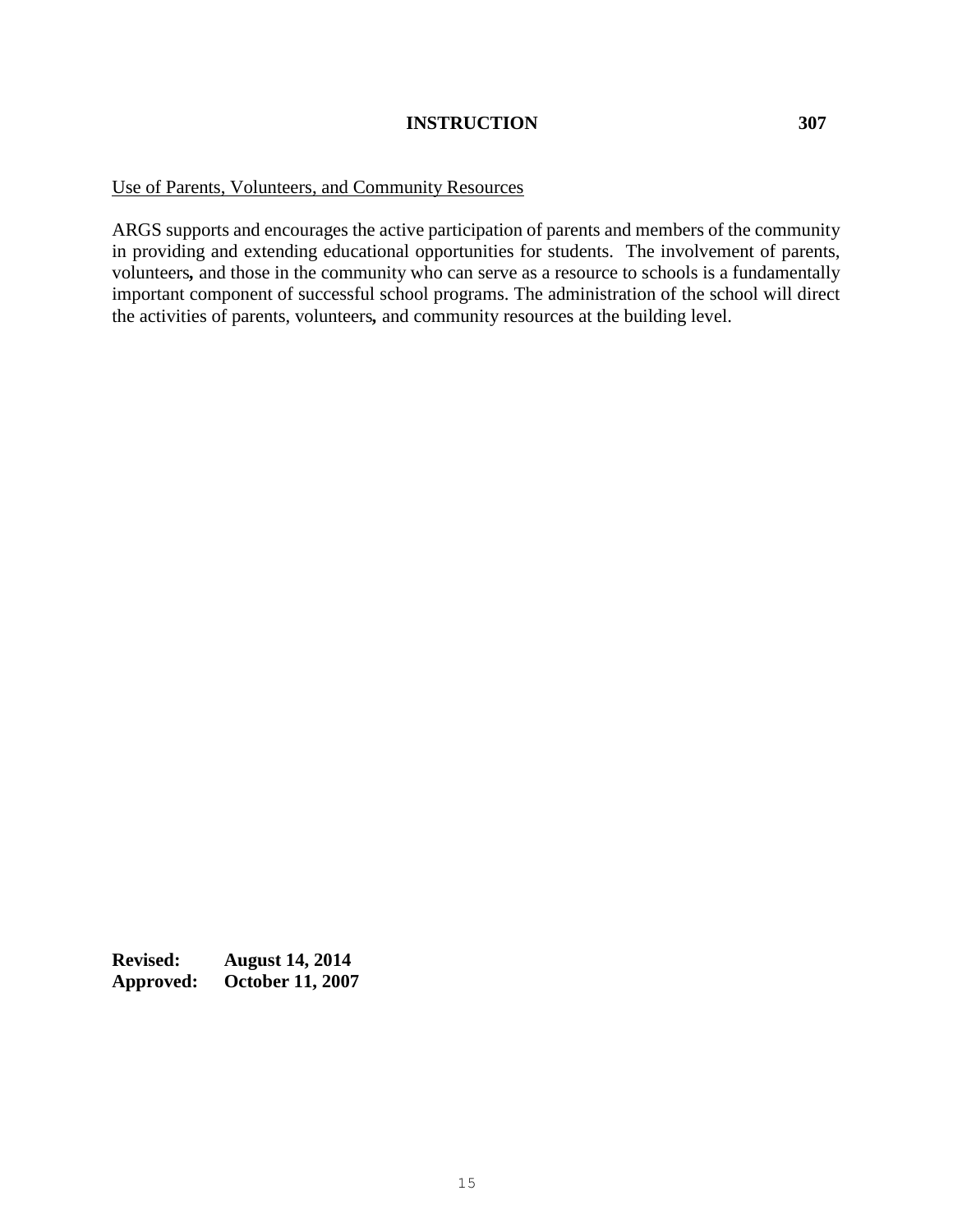## Student Fees and Instructional Supplies

The Executive Director will be responsible for maintaining a list of approved fees for specific courses of instruction. No other fees may be charged students without the permission of the Executive Director. Teachers who wish to require students to obtain specific school supplies or books may do so only with the permission of the Executive Director.

**Revised: August 14, 2014 Approved: October 11, 2007**

Legal Ref.: Code of Virginia, § 22.1-6.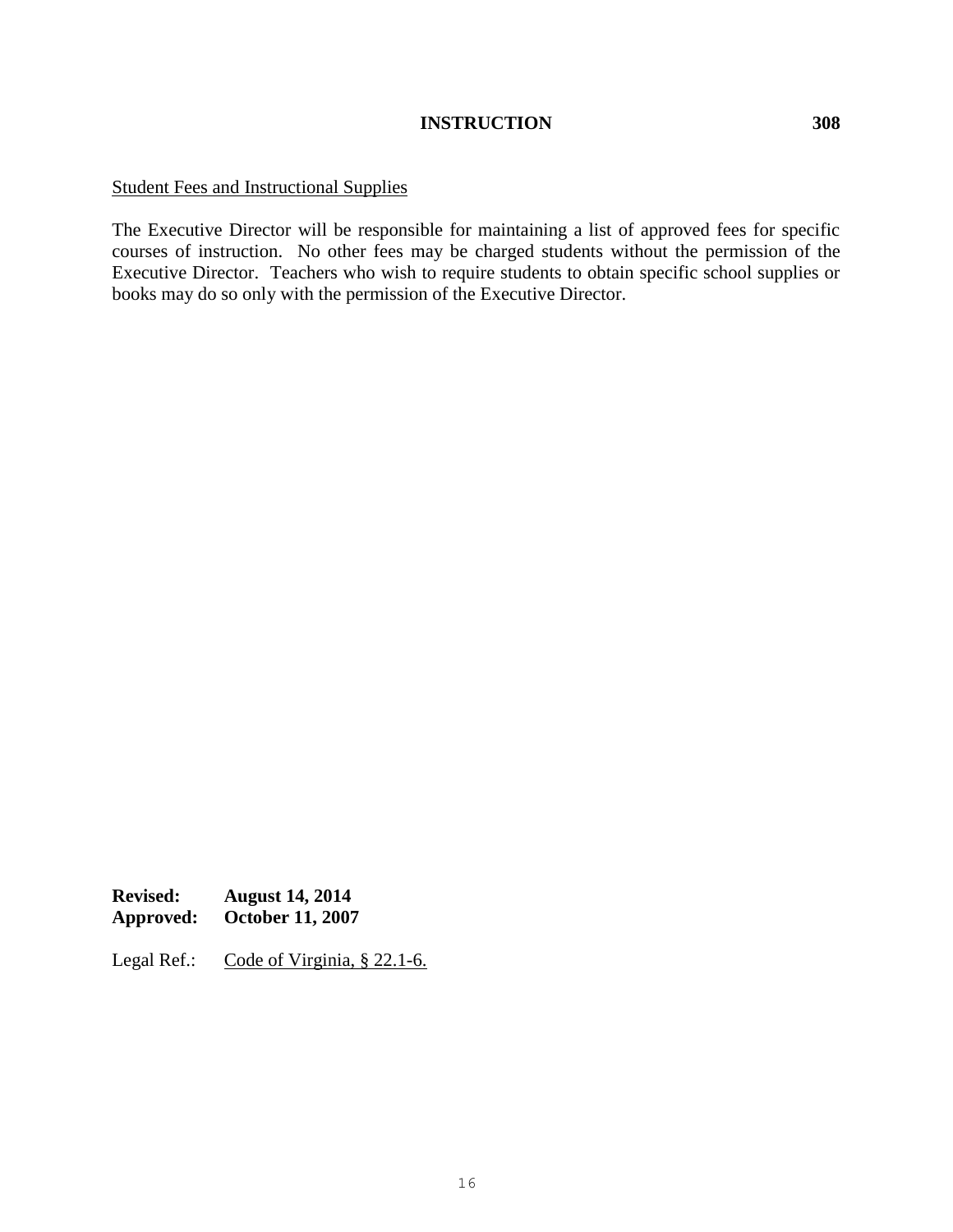#### School Trips

The use of school trips to extend the learning opportunities provided in the regular instructional program and to provide opportunities for competition for students in extracurricular programs is a valuable activity. All trips shall be approved by the Executive Director or designee. The Executive Director will consider the educational value of the trip, the availability of the learning opportunity at the school level, and the distance, time*,* and expense involved in the trip. Teachers are also responsible for following all procedures established by the Executive Director for requesting approval of the trip. Only properly insured modes of transportation are to be used for school trips. Teachers should insure that no student is denied participation on a field trip because of the expense of the trip.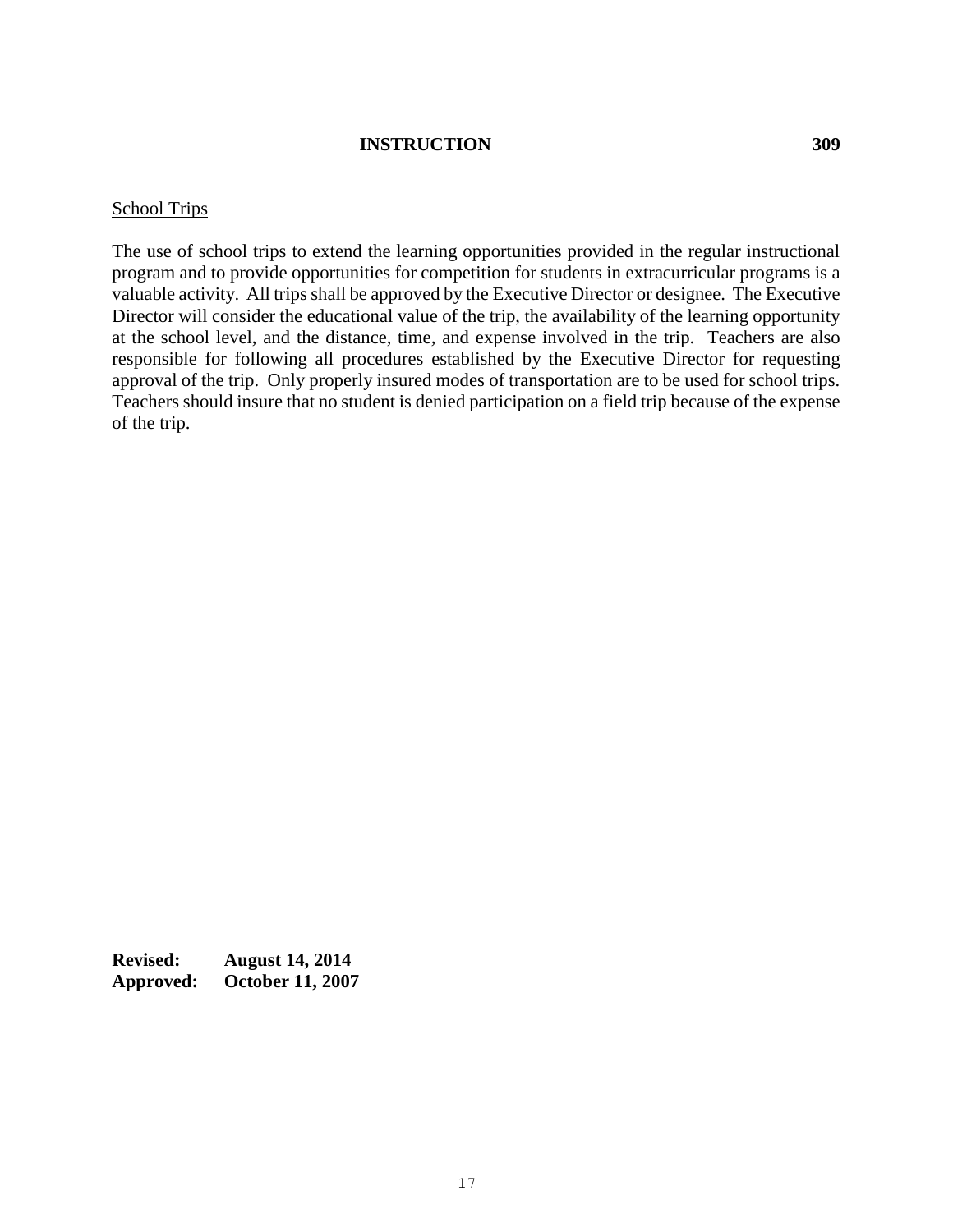#### Summer School

A summer school program affords students the opportunity both to augment their studies in the content areas and to alleviate academic deficiencies. The Executive Director, therefore, is authorized to offer a summer school program to students and to encourage students to take advantage of the learning opportunities it provides. Tuition may be charged. Chesterfield County students will be eligible for the program and out-of-county students may be eligible.

**Revised: August 14, 2014 Approved: October 11, 2007**

Legal Ref.: Code of Virginia, § 22.1-211.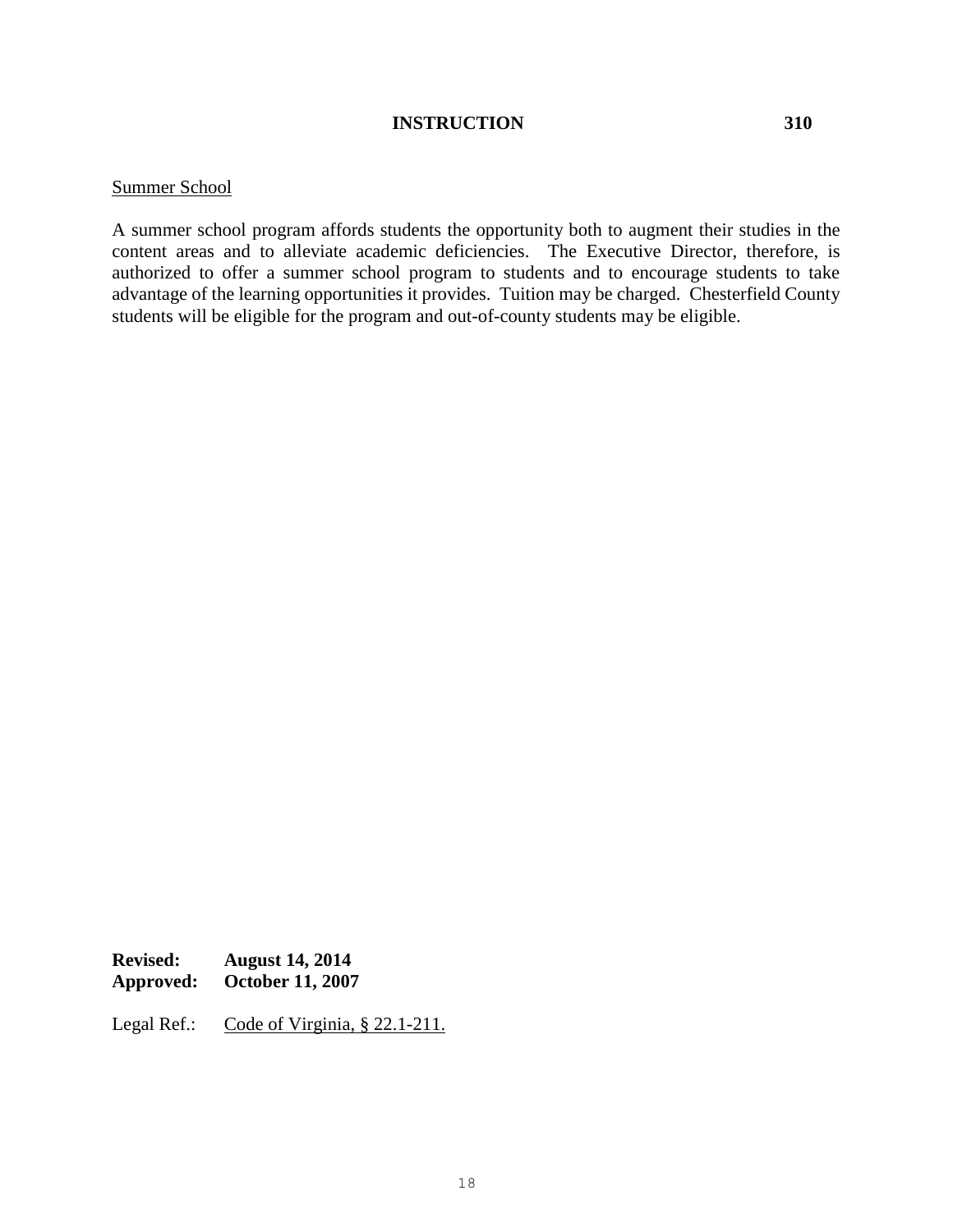#### Religious Beliefs and Customs

The historical and contemporary values and the origin of religion may be explained in an unbiased and objective manner without sectarian indoctrination.

Music, art, literature*,* and drama having religious themes or bases are permitted as a part of the curriculum for school-sponsored activities and programs if presented in a prudent and objective manner*,* and as a traditional part of the cultural and religious heritage.

The use of religious symbols that are a part of a religion may be permitted as a teaching aid or resource provided such symbols are displayed as an example of the cultural and religious heritage and are temporary in nature.

Students will not be graded on participation or non-participation in any of the above events.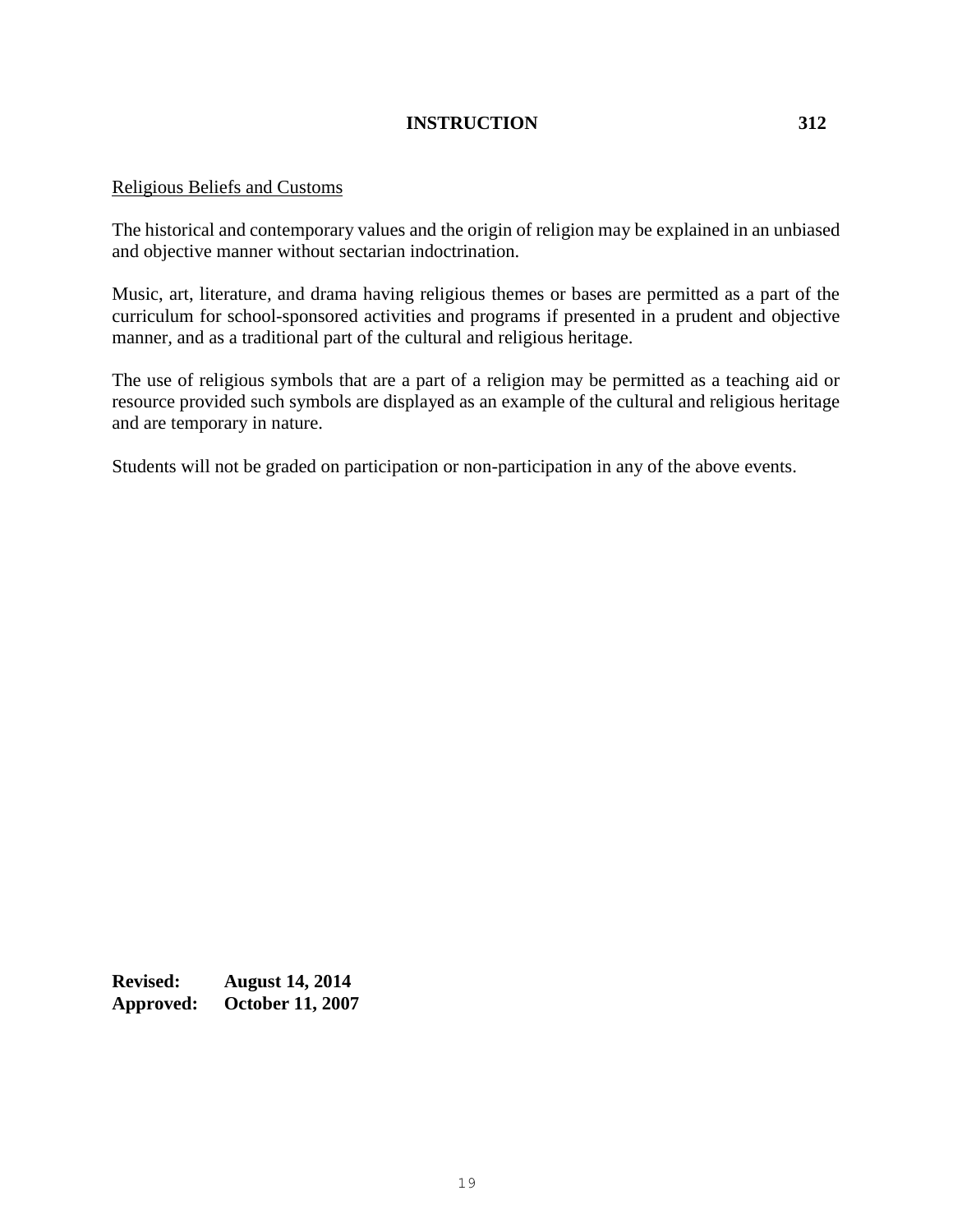#### **Safe Schools**

The Governing Board places the highest priority on providing a safe environment for teaching and learning. All employees and students share in the responsibility for a safe school. Information and training related to safe schools should be provided to school administrators, teachers*,* and other school staff.

Key components in implementing this policy include the Standards for Student Conduct, Regulation 401.1, and the Crisis Management Plan. Both the Standards for Student Conduct and the Crisis Management Plan should be reviewed annually and revised as appropriate.

In addition, the Executive Director or designee shall develop and implement guidelines regarding the administrative handling of threats by students to harm themselves or others. The guidelines should address assessment of the perceived or actual threat. If deemed to be a serious threat, appropriate steps should be taken to notify parents of the student making the threat and parents of any student or any employee who may be the subject of a specific threat. Where appropriate, the process should include timely referral to law enforcement of any criminal acts committed on school property and administrative disciplinary action consistent with the Standards for Student Conduct.

#### **Revised: August 14, 2014 Approved: October 11, 2007**

Legal Ref.**:** Code of Virginia, §§ 22.1-253.13 and 22.1-278 (School Board Regulation 401.1 Standards for Student Conduct)

> State Board of Education Regulation Standards for Accrediting Public Schools in Virginia 8 VAC 20-131-260 School facilities and safety (Crisis Management Plan)

20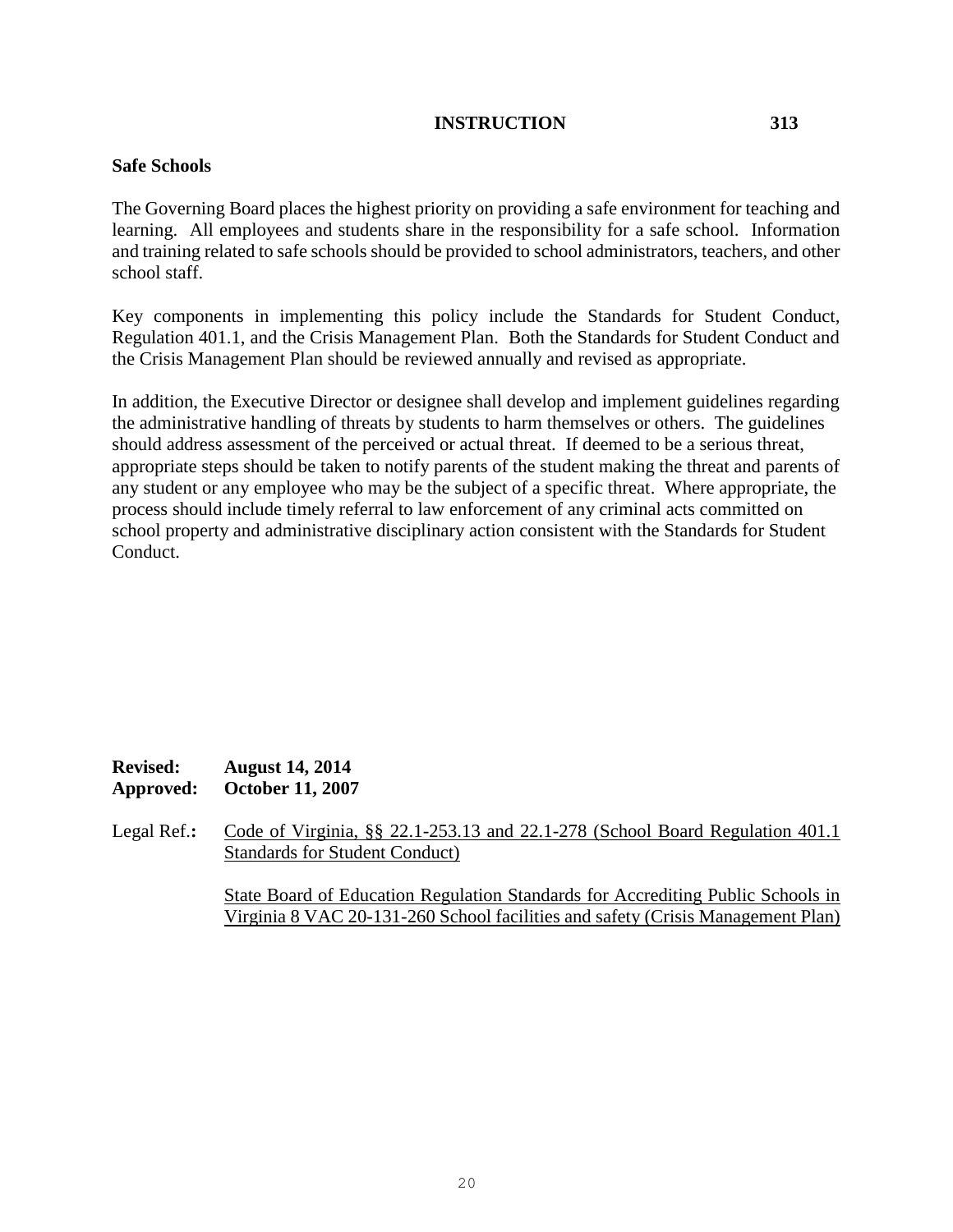#### **Safe Schools**

In order to meet the objectives of the Governing Board in Govcerning Board Policy 313, ARGS will provide the following services:

- 1. annual review of policies and regulations related to school safety;
- 2. clear communication to staff, students, and parents of the Standards of Student Conduct;
- 3. early preparation for crises with emphasis on preparedness and management through school crisis teams;
- 4. consideration for the needs of at-risk students through provision of support services, guidance services, alternative education opportunities, and student assistance programs;
- 5. cooperation with law enforcement agencies through regular communication and timely notification of criminal acts committed on school property;
- 6. management of school buildings which balances the necessity for a secure environment with the need for a desirable school environment;
- 7. collaboration with community teams, coalitions, and agencies to reduce the incidence of violence in the community; and
- 8. staff development to address the informational and training needs of teachers, administrators, and other school staff responsible for safe schools.

| <b>Revised:</b>  | <b>August 14, 2014</b>  |
|------------------|-------------------------|
| <b>Approved:</b> | <b>October 11, 2007</b> |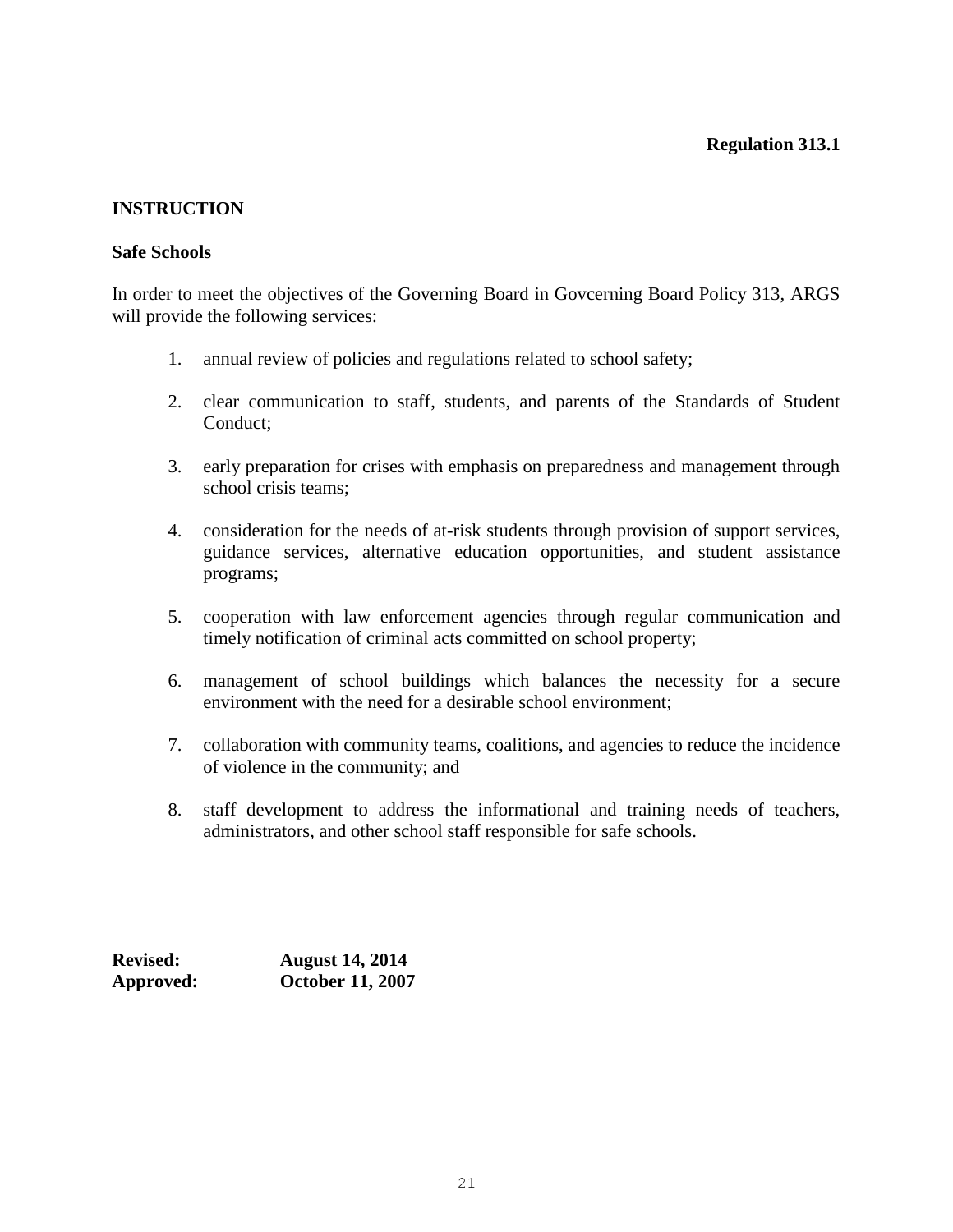## **Class Rank**

ARGS does not rank students according to academic performance.

# **Approved: October 11, 2007**

Legal Ref.: Policy 304 Instruction Promotion, Retention and Grading Regulation 304.1 Uniform Grading Procedures